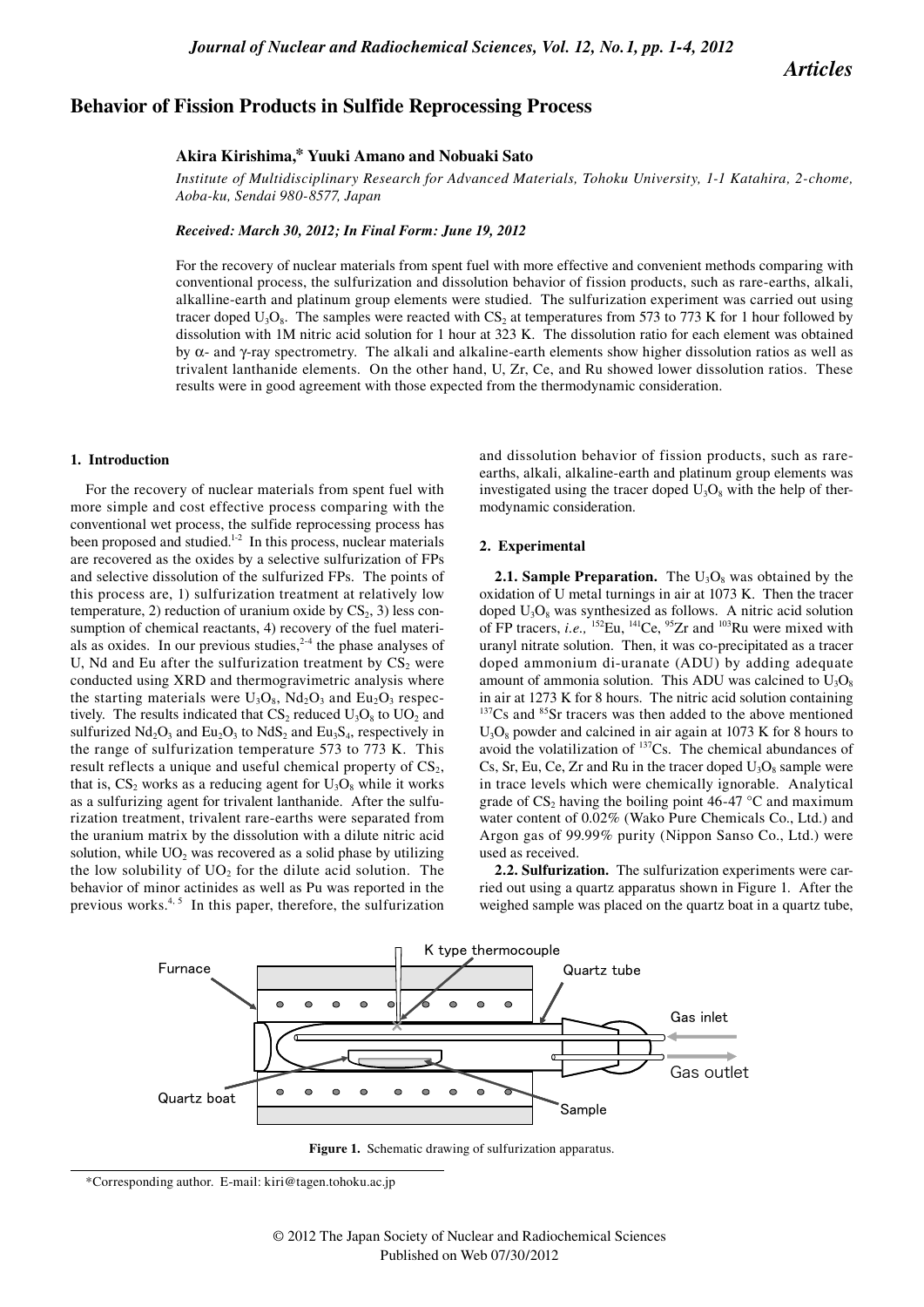the inside of the reaction system was evacuated by a rotary pump followed by the refilling with argon. Then the temperature of the furnace was raised to an intended temperature at a heating rate of 10 °C/min. At the intended temperature, the mixed gas of  $CS_2$  with Ar, which was obtained by bubbling Ar gas through a bubbler containing liquid  $CS<sub>2</sub>$ , was introduced into the quartz tube by a flow rate of 5 ml/min of  $CS_2$  and 30 ml/min of Ar. The flow rate of Ar gas was controlled using a digital mass flow meter (Kofloc Model DPM-2A). The sulfurization time was set to 1h, hence, the temperature and mixed gas flow rate were kept constant during the sulfurization for 1 h. After that, the supply of the mixed gas was stopped, and then the inside of the quartz tube was flashed and cooled down by Ar gas.

**2.3. Dissolution.** After the sulfurization treatment, the RI tracer doped  $U_3O_8$  sample was immersed into 100 ml of 1 M nitric acid solution and shaken for 1 hour at 323 K by an air bath shaker. Then, the solution and residue were separated by suction filtration to determine the dissolution ratio of U, Eu, Ce, Zr, Ru, Cs and Sr to the acid solution by α- and γ-ray spectrometry.

**2.4. α- and γ-ray spectrometry.** For the determination of the dissolution ratio of each element,  $\alpha$ - and γ-ray spectrometry was applied by a surface semiconductor detector (Canberra, model-7401) and a coaxial Ge semiconductor detector (Camberra, model-GC1318), respectively. The isotopes used for analysis were <sup>238</sup>U, <sup>152</sup>Eu, <sup>141</sup>Ce, <sup>95</sup>Zr, <sup>103</sup>Ru, <sup>137</sup>Cs and <sup>85</sup>Sr. The half life and γ-ray energy of tracers used for the calculation of the distribution ratio between solution fraction and residue fraction are given in Table 1. As an example, the γ-ray spectrum of the sample is shown in Figure 2. For the quantitative  $\alpha$  spectrometry of U, the samarium co-precipitation method <sup>6</sup> was employed in this study, where a natural radionuclide 147Sm is used as the inner standard for the counting efficiency calculation. The detail of the  $\alpha$  spectrometry is described in our previous work.<sup>5</sup> For the analysis of U, the  $\alpha$ peak of 238U at 4.20 MeV in the obtained spectrum was used. The dissolution ratio  $(D_R)$  of U, Eu, Ce, Zr, Ru, Cs and Sr is derived by the following equation.

$$
D_{\rm R} = \frac{\text{Activity of tracer in solution (cps)}}{\text{Activity of tracer in solution and residue (cps)}} \tag{1}
$$

### **3. Results and Discussions.**

**3.1. Behavior of rare earth oxides.** In order to know the behavior of rare earth oxides in the  $U_3O_8$  matrix, the effect of sulfurized temperature on  $D_R$  was investigated with dissolution time of 1 hour and nitric acid concentration of 1.0 M. The relation between sulfurization temperature and  $D_R$  of Eu was shown in Figure 3. The horizontal axis and vertical axis show the sulfurization temperature and  $D_R$ , respectively. The values of  $D_R$  for Cs, Sr, Eu and U are shown as  $\blacklozenge$ ,  $\blacksquare$ ,  $\blacktriangle$ , and  $\dashv$ , respectively. It can be seen that the  $D_R$  of Eu is around 40 % at temperatures lower than 623 K, while Eu becomes soluble when the sulfurization temperature is higher than 623 K. The trivalent rare earth oxides are expected to show similar behavior to that of Eu, nevertheless, the heavy rare earth oxides are supposed to need higher sulfurization temperature to make them soluble than light ones by the sulfurization treatment. On the other hand,  $D_R$  of Ce was obtained as 6.2 % at sulfurization temperature 673 K as shown in Table 2. Since Ce forms stable tetravalent oxide  $CeO<sub>2</sub>$ , this result suggests that tetravalent rare earth oxides are less soluble even after the sulfurization treatment. As seen in Figure 3,  $D_R$  of U is less than 5.5 % in the investigated temperature range, indicating that the insoluble U could be separated from rare earth oxides by the selective sulfurization and the acid dissolution procedures. Although the

**TABLE 1: Half life and γ-ray energy of the FP tracers**

| Tracer                   | $^{137}$ Cs  | ${}^{85}Sr$ | $^{152}$ E11 | $^{141}$ Ce        | 957r        | $^{103}$ R <sub>11</sub> |
|--------------------------|--------------|-------------|--------------|--------------------|-------------|--------------------------|
| Half life                | 30.17<br>(v) | 64.9<br>(d) | (v)          | 13.33 32.50<br>(d) | 64.0<br>(d) | 39.35<br>(d)             |
| Analyzed<br>energy (keV) | 662          | 514         | 122.         | 145                | 757         | 497                      |



**Figure 2.** The  $\gamma$ -ray spectrum of the tracer doped  $U_3O_8$ .



**Figure 3.** Dependence of DR for Cs( $\blacklozenge$ ), Sr( $\blacksquare$ ), Eu ( $\blacktriangle$ ) and U( $+$ ) on sulfurization temperature. Dissolution Time: 1.0 hour with 1.0 M  $HNO<sub>3</sub>$ .

**TABLE 2: Dissolution ratios of Ce, Zr and Ru at sulfurization temperature 673 K**

| Element            | e. | , |  |
|--------------------|----|---|--|
| (0)<br>D<br>$\sim$ |    |   |  |

acid concentration, the volume of the acid solution, the solution temperature and the shaking time were fixed in the dissolution treatment in this paper, the  $D_R$  of each elements are expected to depend on those conditions. The optimum dissolution condition will be sought in the future study. Figure 4 shows the Gibbs free energy for the reactions of  $UO_2$ ,  $Eu_2O_3$  and SrO with  $CS_2$ . According to our precious study,<sup>2</sup>  $U_3O_8$  seems to be reduced to  $UO<sub>2</sub>$  by the reaction of  $CS<sub>2</sub>$  first. As can be seen in Figure 4, the  $\Delta G^0$  values for the sulfurization of UO<sub>2</sub> are positive showing that  $UO_2$  does not react with  $CS_2$ . On the other hand, the  $\Delta G^0$  values for Eu<sub>2</sub>O<sub>3</sub> are very negative. These thermodynamic tendencies agreed with the experimental results, i.e.,  $Eu_2O_3$  was sulfurized by  $CS_2$  and forming soluble  $Eu_2O_2S$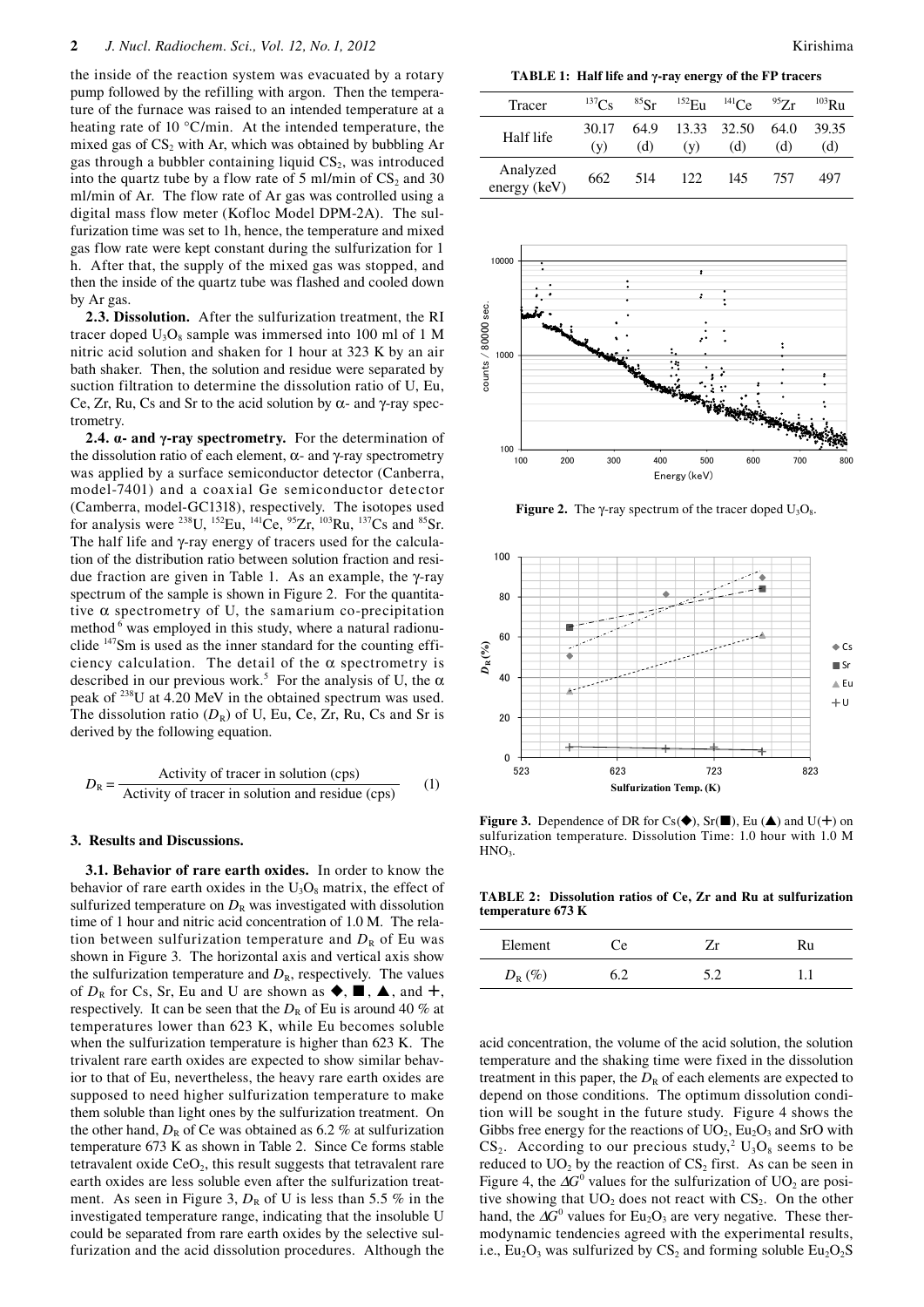

**Figure 4.** Gibbs free energy for the reactions of  $UO_2$ ,  $Eu_2O_3$  and SrO with  $CS_2$ .

and  $Eu_3S_4$  while  $U_3O_8$  was reduced to insoluble  $UO_2$ .

**3.2. Behavior of alkali and alkaline earth oxides.** To investigate the behavior of alkali and alkaline earth oxides in the sulfide reprocessing process, the sulfurization and acid dissolution was examined for Cs and Sr. The  $D_R$  of Cs and Sr were shown in Figure 3. In both cases, their  $D_R$  values are much higher than that of U at the observed temperature range. Then the  $D_R$  values increases more than 80 % at 773 K, clearly showing that Cs and Sr dissolve into nitric acid after the sulfurization treatment. From the ∆*G*<sup>0</sup> values for the sulfurization reaction of SrO with  $CS_2$  as given in Figure 4, SrO is thermodynamically easily sulfurized by  $CS_2$  to SrS. Unfortunately, the ∆*G*<sup>0</sup> values for the suflurization of Cs oxide and other alkaline metal oxides could not be obtained for the lack of thermodymic data. The thermodynamic stability of the compounds in the  $Sr-O_2-S_2$  system was discussed by using a potential diagram at 773 K constructed using the DATABASE MALT for Windows.<sup>7</sup> The result of the calculation is shown in Figure 5, where the  $SO_2$ ,  $CS_2$  and  $CO_2$  of 1 atm are given as the dotted lines. The stable sulfide and oxide are indicated to be SrS and SrO, and the SrSO<sub>4</sub> phase appears at higher  $log P(O_2)$ and log  $P(S_2)$  region. When SrO react with 1 atm  $CS_2$  gas at SO2 pressure 1 atm, formation of SrS proceed along the dotted line. The cross point of the log  $P(S_2)$  and log  $P(O_2)$  lines locates in the SrS region. From these results, alkaline earth oxides are supposed to be easily sulfurized by  $CS_2$  and separated from  $UO<sub>2</sub>$  by the acid dissolution.

**3.3. Behavior of refractory metal oxides.** Next, the behavior of refractory metal oxides was discussed. The  $D_R$ values of Zr and Ru sulfurized at 673 K for 1 hour and dissolved by 1 M  $HNO<sub>3</sub>$  at 323 K were given in Table 2. The  $D_R$  of Zr was 5.2 %, which was close to those of U and Ce. The thermodynamic stability of the compounds in the  $Zr-O_2-S_2$ system at 673 K was discussed with using a potential diagram shown in Figure 6. In this figure, the dotted lines indicate 1atm of  $SO_2$ ,  $CS_2$  and  $CO_2$ . The potential diagram shows that the stable sulfide and oxide of  $Zr$  are  $ZrS_2$  and  $ZrO_2$ , then, the  $Zr(SO_4)$ , phase appears at higher log  $P(O_2)$  and log  $P(S_2)$ region. The crossing point of the log  $P(S_2)$  and log  $P(O_2)$  lines locates in the  $ZrO<sub>2</sub>$  region, suggesting that the formation of  $ZrS<sub>2</sub>$  seems not to proceed along the dotted line when  $ZrO<sub>2</sub>$ reacts with 1 atm  $CS_2$  gas at  $SO_2$  pressure of 1 atm. Due to this high stability of  $ZrO_2$ , the  $D_R$  value of  $Zr$  became similar to



**Figure 5.** Stability diagram for the  $Sr-O<sub>2</sub>-S<sub>2</sub>$  system at 773 K.



**Figure 6.** Stability diagram for the  $Zr-O_2-S_2$  system at 673 K.

those of U and Ce. From these results, refractory oxides are stable under  $CS_2$  atmosphere at lower sulfurization temperature, and so they will be recovered with U and Ce as their oxides. The development of a separation method of Zr and Ce form U in the proposed sulfide process are one of the future subjects to be investigated. Besides, those elements could be fabricated as low decontamination factor  $UO<sub>2</sub>$  fuel without separation from U, since Ce and Zr can stably exist with  $UO<sub>2</sub>$  as the inert matrix.

**3.4. Behaivor of metal component.** In a spent fuel, the metallic phase which consists of Mo and platinum group elements exists. This phase is chemically stable and remains as the insoluble residue during wet reprocessing process. The reaction between these metal components and  $CS<sub>2</sub>$  was discussed by using the thermodynamic data. Figure 7 shows the Gibbs free energy for the reactions of Pd, Rh, Ru and Mo with  $CS_2$ . It can be seen that the  $\Delta G^0$  values for Mo, Rh and Ru are very negative in the above temperature range. In the case of Rh, the  $Rh<sub>2</sub>S<sub>3</sub>$  was taken into account. It should be noted that the ∆*G*<sup>0</sup> values for the sulfurization of Pd changes from nega-